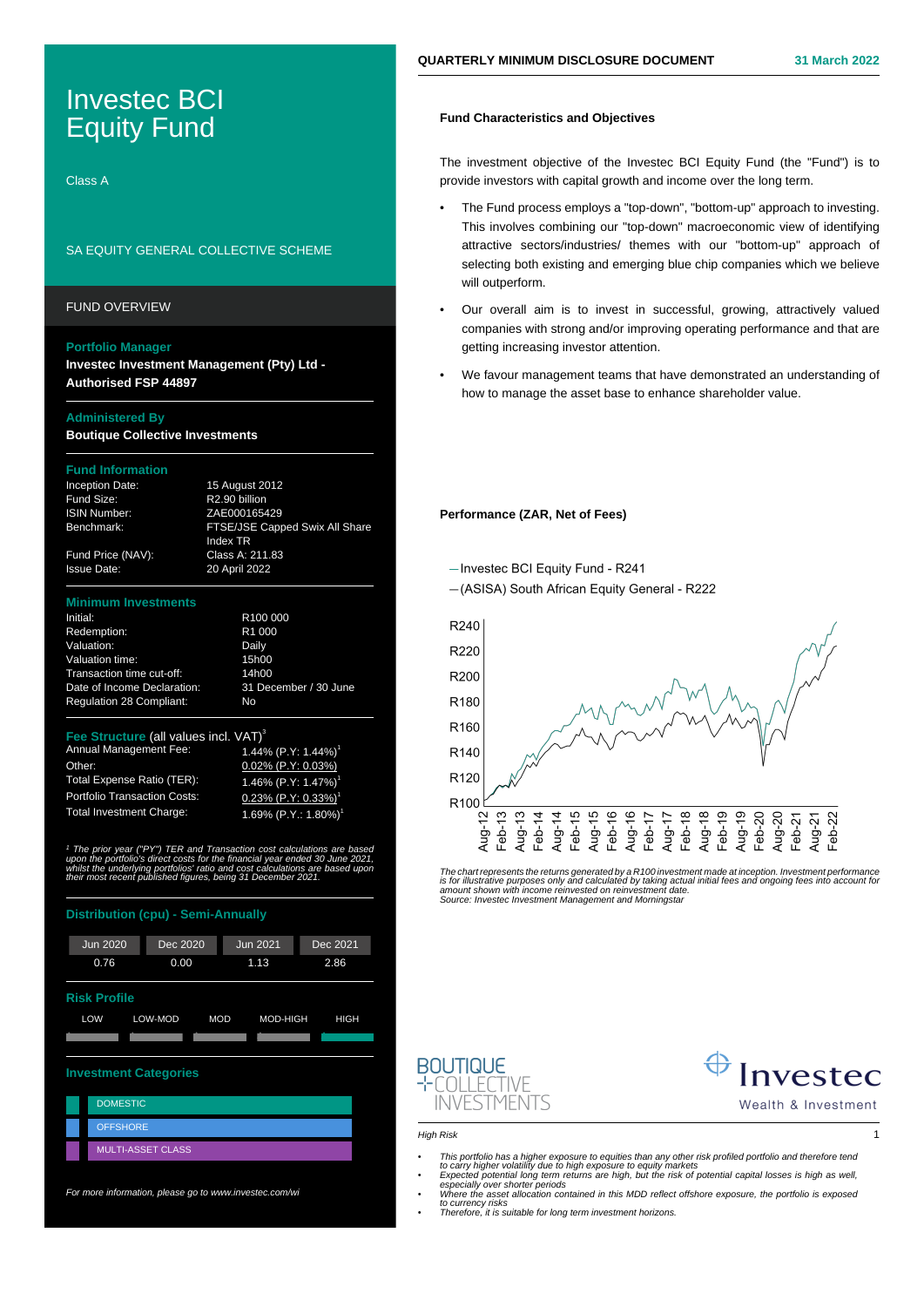# Investec BCI Equity Fund

Class A

# SA EQUITY GENERAL COLLECTIVE SCHEME



# **Sector Allocation (%)<sup>3</sup>**



Source: Investec Investment Management and Morningstar

# **Top 10 Holdings**

| 1. Anglo American | 6. FirstRand          |
|-------------------|-----------------------|
| 2. Standard Bank  | 7. Shoprite           |
| 3. Nedbank        | 8. Naspers            |
| 4. BHP            | 9. The Foschini Group |
| 5. Prosus         | 10. Bid Corporation   |

Source: Investec Investment Management and Morningstar

## **Performance (Class A, net of fees)**

|                                         | 1 year | $2$ years <sup>2</sup> | $3 \text{ years}^2$ | $5$ years <sup>2</sup> | $7$ years <sup>2</sup> | <b>Since</b><br>inception $2$ | Calendar<br>High | Calendar<br>Low |
|-----------------------------------------|--------|------------------------|---------------------|------------------------|------------------------|-------------------------------|------------------|-----------------|
| Investec BCI Equity Fund                | 12.4%  | 30.1%                  | 10.1%               | 6.6%                   | 5.3%                   | 9.6%                          | 25.3%            | $-10.0\%$       |
| (ASISA) South African Equity General    | 17.6%  | 32.2%                  | 11.2%               | 7.8%                   | 5.7%                   | 8.7%                          | 19.4%            | $-9.1%$         |
| FTSE/JSE Capped Swix All Share Index TR | 20.4%  | 36.3%                  | 11.9%               | 8.1%                   | 6.3%                   | 10.2%                         | 20.7%            | $-10.9%$        |

<sup>2</sup> Annualised<br>Method of calculation: NAV-NAV. Gross income reinvested Source: Investec Investment Management and Morningstar